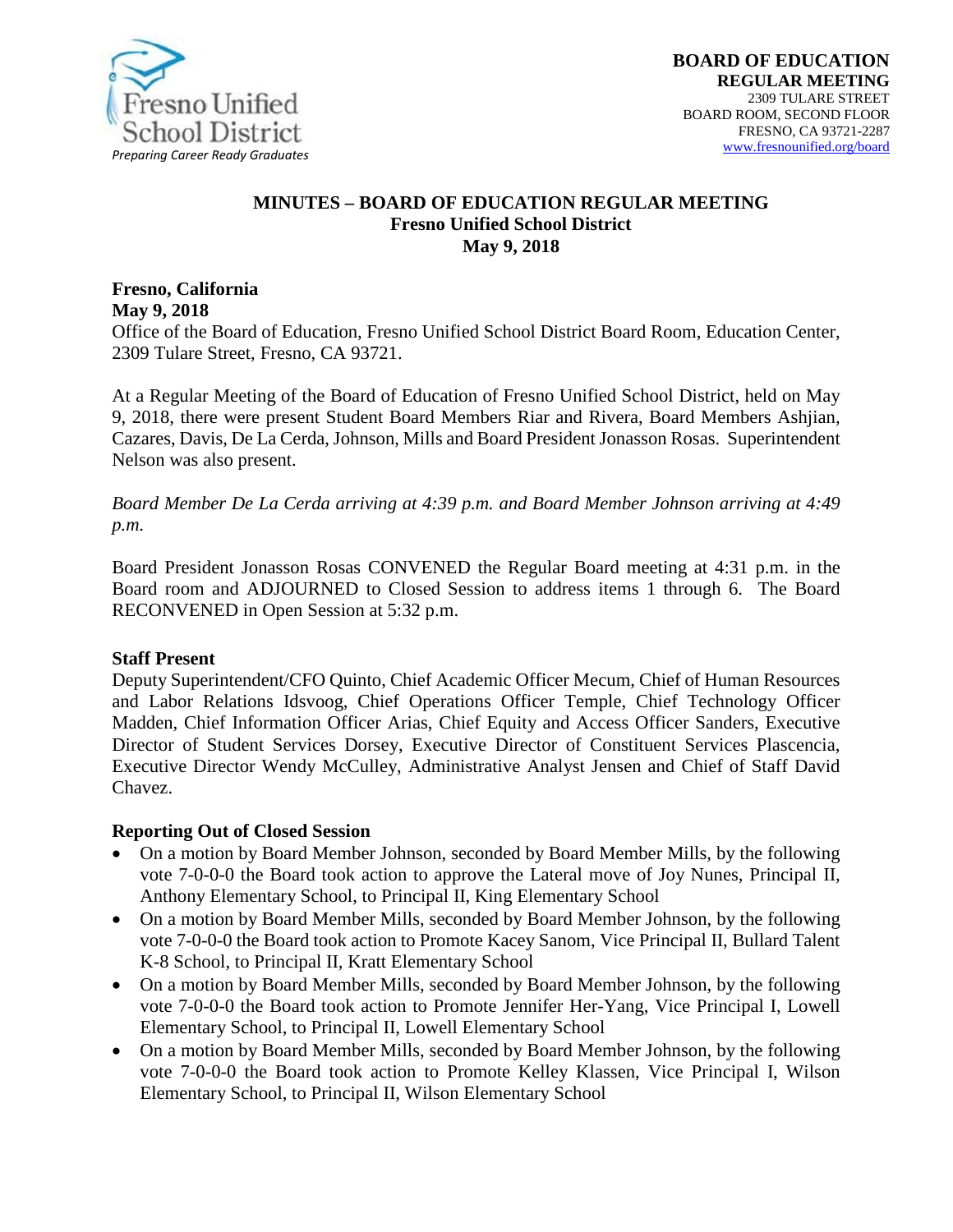• On a motion by Board Member De La Cerda, seconded by Board Member Johnson, by the following vote 7-0-0-0 the Board took action to Promote David Jansen, Executive Director (General) Data Science and Application Systems, Research Evaluation and Assessment, to Executive Officer, Equity and Access

# **PLEDGE OF ALLEGIANCE**

Keerat Riar, student board representative, led the Pledge of Allegiance.

### **HEAR Reports from Student Board Representatives**

Student Mackenzie Rivera from Hoover High School shared with the board that currently, Hoover's pathway program is competing in the national wind and turbine competition in Chicago. The competition focuses on renewable energy education, allowing students to get handson experience with experimentation kits, more curriculum and workshops. Hoover also just wrapped up its fourth annual powderpuff that had more than 1,000 people in attendance. The night concluded with a performance by the teacher band and fireworks. Students also wrapped up college signing day for seniors, who are eager to see what the future has in store for them. Mackenzie also congratulated Hoover's Varsity Men's Volleyball team for being North Yosemite League champions. The team has gone undefeated this season and is currently in the first round of playoffs. Girls' lacrosse also recently battled Fresno High and came out on top, allowing them to participate in the playoffs. Also, students from Ahwahnee Middle School shared with the board what they love about Ahwahnee and their future goals.

### **HEAR Report from Superintendent**

- Thanked the district's more than 4,000 teachers and substitute teachers who play such a pivotal role in educating our youth. This week is Teacher Appreciation Week and yesterday was Teacher Appreciation Day and the contributions our teachers make to our community cannot be measured.
- Recognizing National School Nurses Day. Fresno Unified is proud and grateful for the work of our 57 credentialed school nurses who work alongside our licensed vocational nurses (LVNs) and health assistants daily to serve our students and their families. We're committed to expanding school-based health centers and providing health services staff at all schools as well as adding 10 credentialed school nurse positions next school year. Our health services staff are committed to both preventing and treating illnesses so students can stay healthy and in school.
- Congratulated six Fresno Unified teachers and one site administrator for attaining one of the highest accomplishments an educator can achieve – National Board Certification. Congratulations to Janet Hatch from Thomas Elementary, Megan Bremer from Forkner Elementary, Janna Kam from Anthony Elementary, Mahkefa Brown from Centennial Elementary, Luz Todd from Ewing Elementary. National Board is the most respected professional certification available in education and provides numerous benefits to teachers, students and schools. Thank you to these seven rock stars for the personal commitment it took to achieve this milestone! Your student and colleagues will forever benefit from this accomplishment.
- Congratulated the first graduating class of Steve's Scholars. The special ceremony took place at Tehipite Middle School with Francine and Murray Farber and their general family. Six years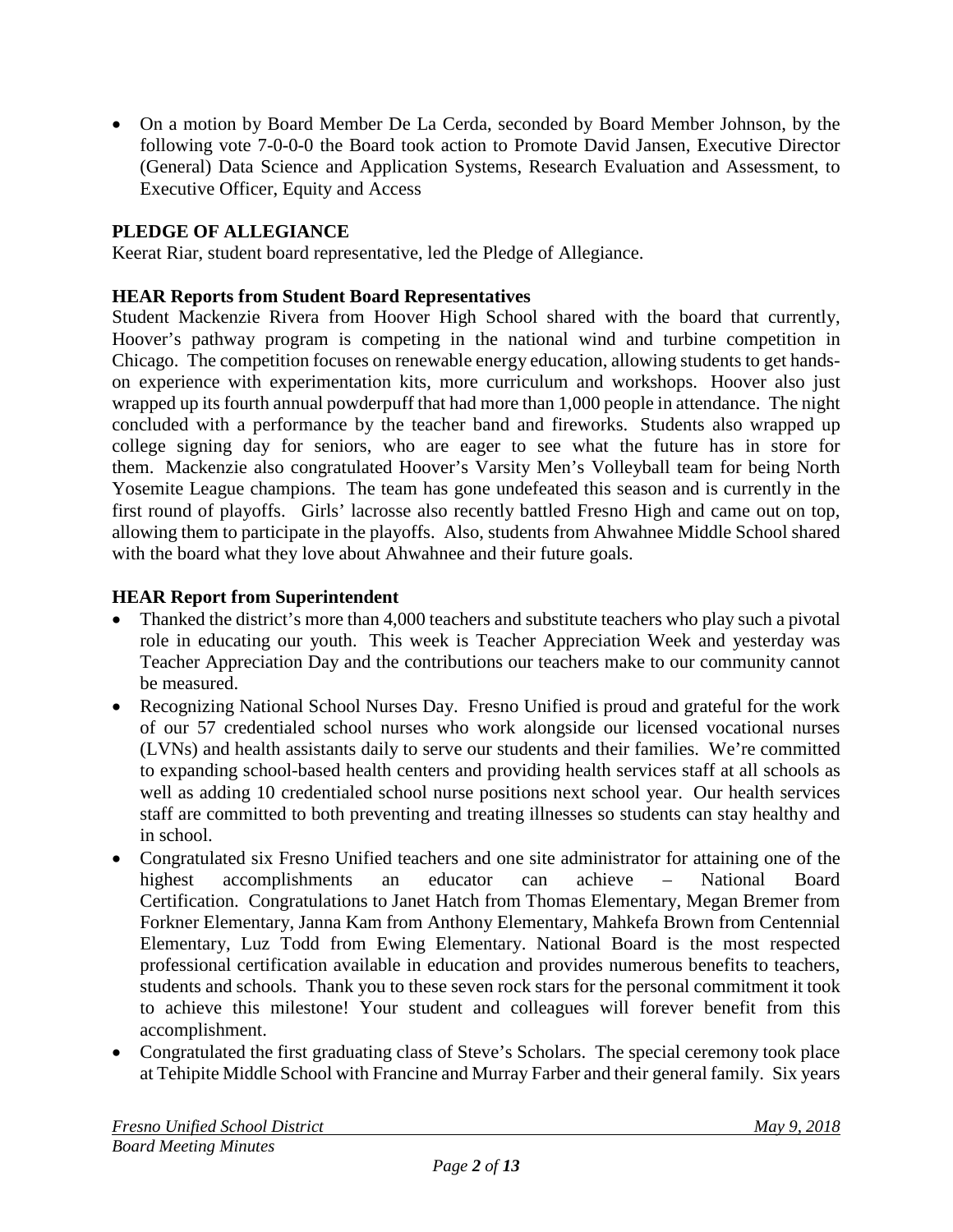ago, the Farber's launches Steve's Scholars, providing each eligible graduate \$1,000 for the first two years of college. Participating students begin their journey as 7<sup>th</sup> graders at Tehipite Middle School and must maintain a 3.5 GPA, a 95% attendance rate and engage in ongoing community service projects. This year, 26 Steve's Scholars students were awarded college scholarships to help jump start their post-secondary education. Thank you to the Farbers for providing resources and honestly, your time to Tehipite Middle School students.

- Acknowledged the 46 deserving seniors who were awarded with scholarships during last night's Fresno Unified Scholarship Awards Banquet. \$61,000 in scholarships were awarded to students who all shared personal stories of achievement despite adversity. Each scholarship recipient evoked pride amongst all of those in the room last night. Nelson congratulated the district's scholarship recipients and thanks many in the greater community who continue to support the Fresno Unified Scholarship Fund.
- Congratulated student board member Mackenzie Rivera who was recognized this week with the North Yosemite League CIF Athlete Award.

## **OPPORTUNITY for Public Comment on Consent Agenda Items**

There were no individuals for this portion of the agenda

On a motion by Member De La Cerda, seconded by Member Cazares, the consent agenda, exclusive of agenda item: A-5, A-12, and A-13 which were pulled for further discussion, was approved on a roll call vote of 9-0-0-0 as follows: AYES: Student Board Members Riar and Rivera, Board Members: Ashjian, Cazares, Davis, De La Cerda, Johnson, Mills and Board President Jonasson Rosas.

## **A. CONSENT AGENDA**

### **A-1, APPROVE Personnel List APPROVED as recommended,** the Personnel List, Appendix A, as submitted.

**A-2, ADOPT Findings of Fact and Recommendations of District Administrative Board ADOPTED as recommended,** the Findings of Fact and Recommendations of District Administrative Panels resulting from hearings on expulsion and readmittance cases conducted during the period since the April 25, 2018 Regular Board meeting.

#### **A-3, APPROVE Minutes from Prior Meetings APPROVED as recommended,** the draft minutes for the January 29, 2018 Special Meeting, February 7, 2018 Regular Meeting and April 25, 2018 Regular Meeting.

## **A-4, APPROVE Request for Qualifications for Underwriter Services**

**APPROVED as recommended,** a Request for Qualifications (RFQ) No. 18-32, to establish a pool of firms to provide underwriter services for issuance of Measure X bonds, and non-Measure X financings such as refunding current debt. After careful consideration and based on their superior qualifications, the evaluation committee selected a pool of six firms to be recommended for the Board to approve: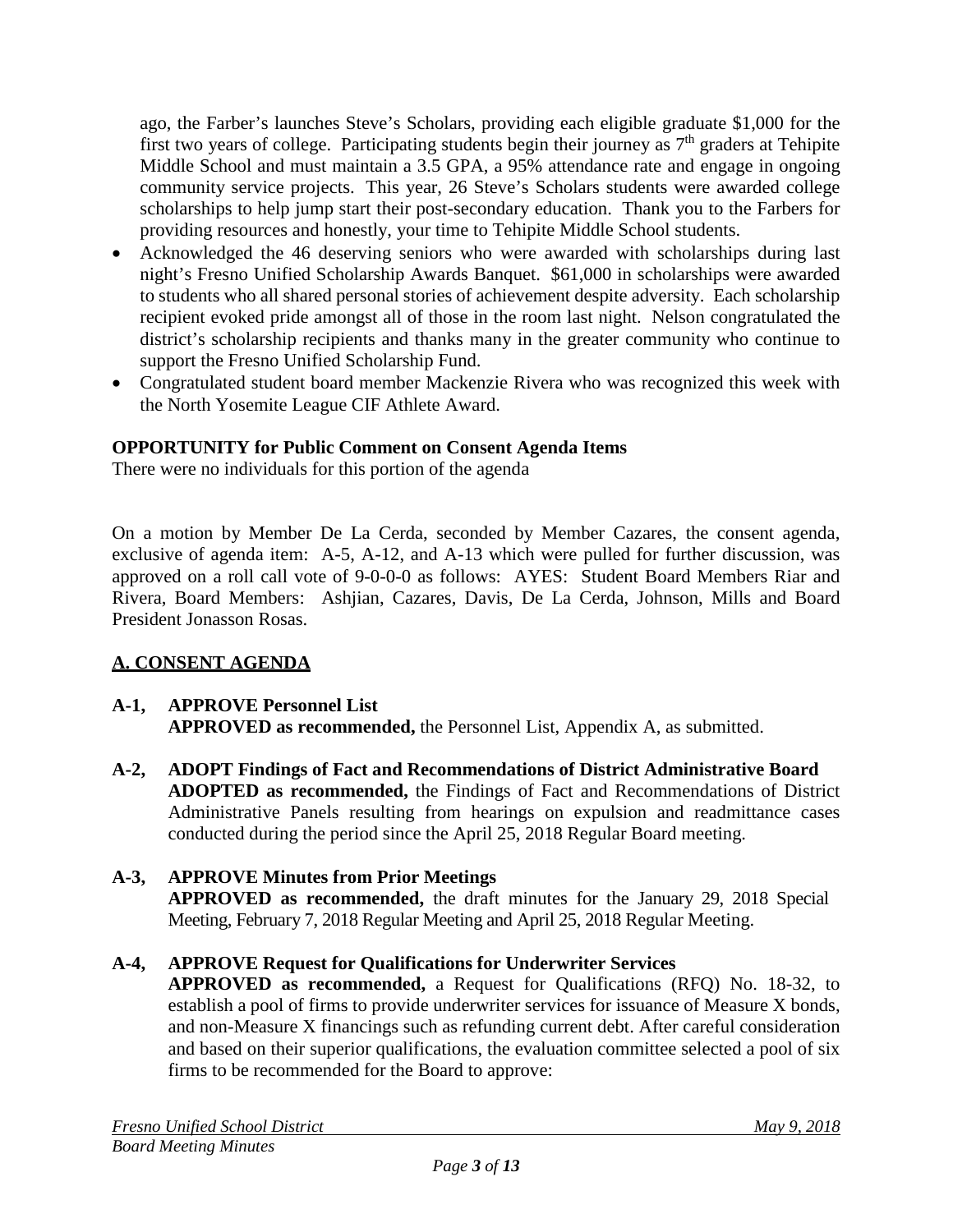- **Measure X bond issuances and/or other financings**
	- o Piper Jaffray & Co
	- o Raymond James
	- o Stifel Nicolaus
- **Non-Measure X financings such as refunding current debt** 
	- o Morgan Stanley
	- o UBS
	- o Wells Fargo Securities

# **A-5, APPROVE Renewal Agreement with J. Elliot Marketing**

**Agenda Item was Pulled from Agenda. No Action was taken.** A renewal agreement with J. Elliot Marketing to provide communication consulting services in support of the Joint Health Management Board (JHMB) and its various health and wellness initiatives. These initiatives include, but are not limited to, newsletter development, web content development, open enrollment and plan change communications and use of social media to support wellness (WellPath) related activities.

For the record, there were comments/questions regarding selecting a local vendor, clarity on the vendors \$4,200 monthly retainer, clarity on the caveat of \$125 per hour if working more than 420 hours per year, conflict between the contract and attachment regarding monthly travel expenses, and understanding what vendor does for \$4,200 per month. Member Mills moved to have Agenda Item A-5-*Renewal Agreement with J. Elliot Marketing*, moved to a future board meeting seconded by Member Ashjian, which carried a 7-0-0-0 vote. AYES: Board Members: Ashjian, Cazares, Davis, De La Cerda, Johnson, Mills and Board President Jonasson Rosas.

## **A-6, APPROVE the Adoption of Resolution HR 17-47 Behavioral Intervention Specialist Position, Job Description, Designation as Management, Exempt**

**APPROVED as recommended,** Resolution HR17-47 to create the position and adopt the job description of Behavioral Intervention Specialist. This position creates vital support required by the district's Prevention and Intervention department. This career pathway can be found at other districts at both State and Regional levels and plays an essential role in the district's Prevention and Intervention department by supporting the social-emotionalenvironmental needs of our at-risk students by providing strategic services that identify and address those needs. This job description aligns with the District's Multi-Tiered System of Support (MTSS). The Behavioral Intervention Specialist position is designated Management, exempt and to be placed on E-13 of the Management Salary Schedule.

## **A-7, APPROVE the Adoption of Resolution HR 17-48 Clinical School Social Worker Position, Job Description, Designation as Management, Exempt**

**APPROVED as recommended,** Resolution HR 17-48 to create the position and adopt the job description of Clinical School Social Worker. This position creates vital support required by the district's Prevention and Intervention department. This career pathway can be found at other districts at both State and Regional levels and plays an essential role in the district's Prevention and Intervention department by supporting the social emotional and counseling needs of our at-risk students by expanding strategic services that identify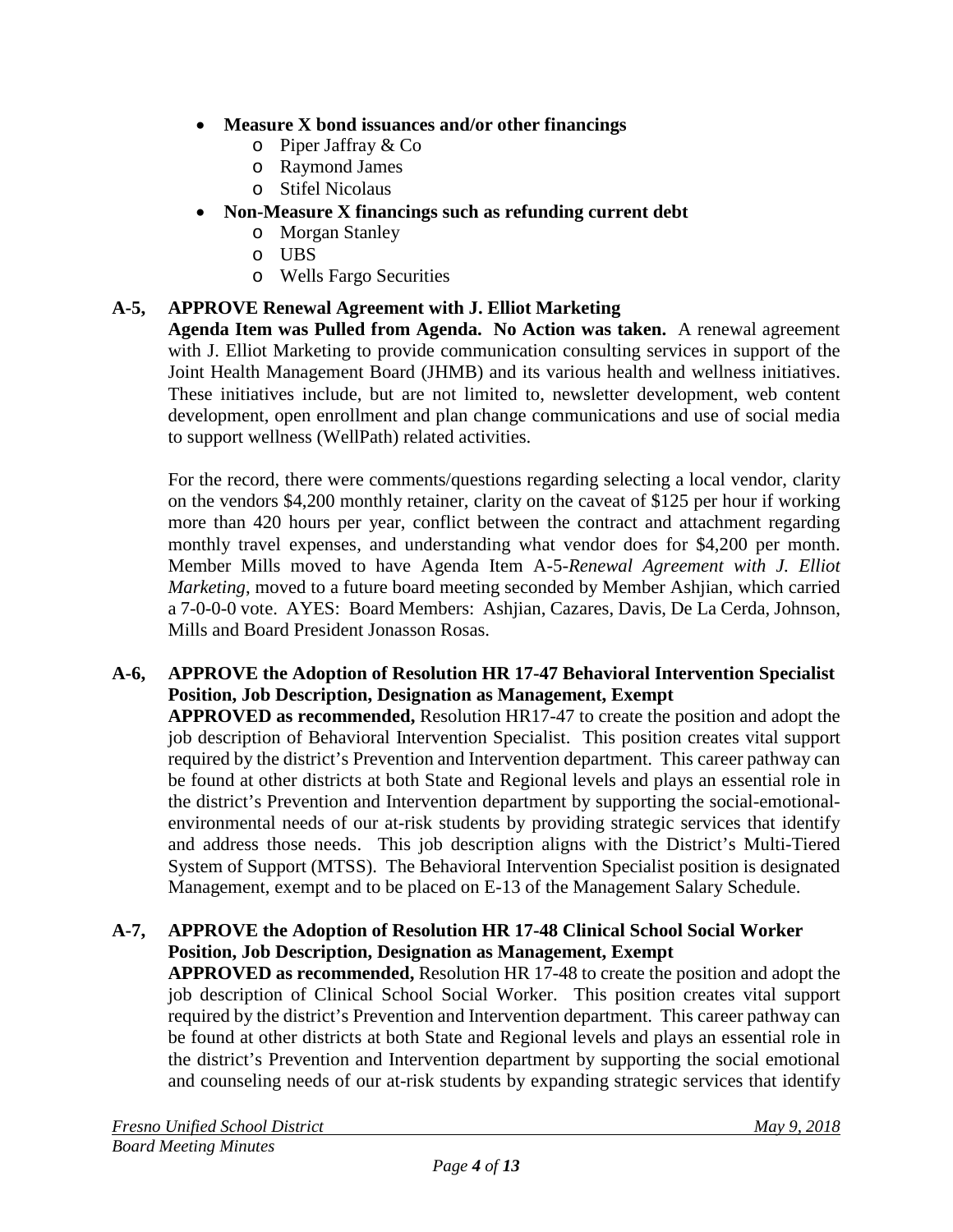and address those needs. The Clinical School Social Worker position is designated Management, exempt and to be placed on E-24 of the Management Salary Schedule.

### **A-8, APPROVE Climate and Culture Specialist Revised Job Description, Designation as Certificated, Exempt**

**PULLED FROM AGENDA BY STAFF. NO ACTION WAS TAKEN ON THIS ITEM.** A revised job description, Climate and Culture Specialist, formerly Categorical Instructional Specialist, which reflects the change in applicable programs, education and experience, licensing, and knowledge and abilities consistent with current expectations. This position is no longer categorically funded and has been vacant. This job description revision aligns with the District Multi-Tiered System of Support (MTSS). In addition, this revised job description has been updated to reflect the Board's Core Beliefs and Commitments and District Goals. The Climate and Culture Specialist position is designated Certificated, exempt and is placed on the Teacher's Salary Schedule.

### **A-9, APPROVE Proposed Revisions for Board Policies (BP) 5141, 5141.1, 5141.6, 5146, (NEW) 5148.2, 6143, 6161.1, and 6170.1**

**APPROVED as recommended,** proposed revisions for the following eight Board Policies (BP):

- BP 5141 Health Care Emergencies
- BP 5141.1 Accidents (Deletion)
- BP 5141.6 School-Based Health And Social Services
- BP 5146 Married/Pregnant/Parenting Students
- (NEW) BP 5148.2 Before/After School Programs
- BP 6143 Courses of Study
- BP 6161.1 Selection And Evaluation Of Instructional Materials
- BP 6170.1 Transitional Kindergarten

These revisions meet the legal mandates recommended by the California School Boards Association (CSBA).

## **A-10, APPROVE Appointment to Citizens' Bond Oversight Committee**

**APPROVED as recommended,** the appointment of Brian Andritch to the Citizens' Bond Oversight Committee (CBOC), nominated by Board Member Mills. He is a resident of Fresno Unified, and is not a vendor, contractor, consultant, employee or official of the district. The role of the CBOC is "*to ensure that bond proceeds are expended only for the purposes set forth in the ballot measures*

## **A-11, APPROVE Appointment to Citizens' Bond Oversight Committee**

**APPROVED as recommended,** the appointment of Arthur Koster to the Citizens' Bond Oversight Committee (CBOC), nominated by Board President Jonasson Rosas. He is a resident of Fresno Unified, and is not a vendor, contractor, consultant, employee or official of the district. The role of the CBOC is "*to ensure that bond proceeds are expended only for the purposes set forth in the ballot measures."*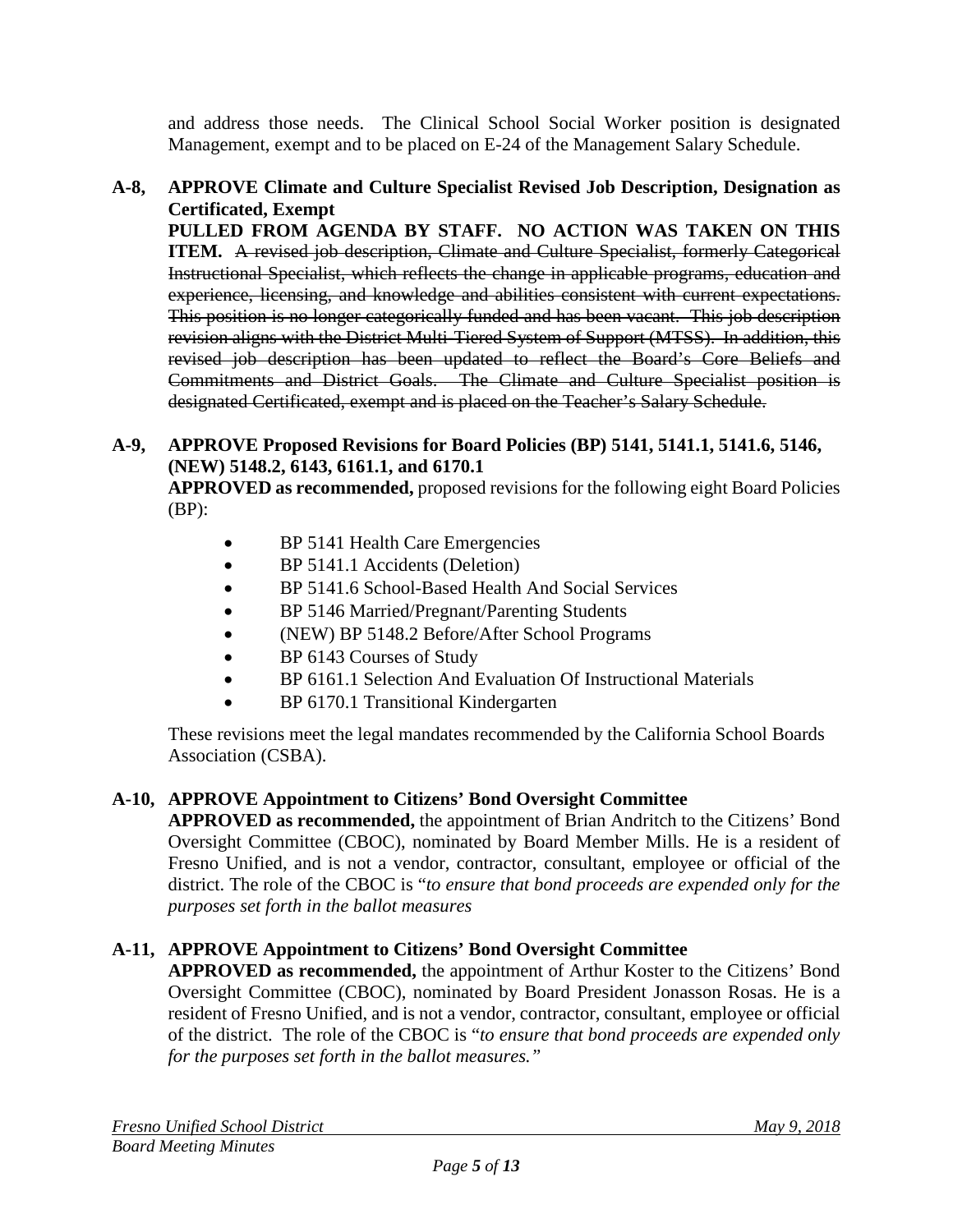### **A-12, APPROVE Award of Bid 18-24 Sections A-E, Water Conservation and Irrigation Improvements at Various Schools**

**APPROVED as recommended,** Bid 18-24 Sections A-E, to provide fully automatic irrigation systems at Ericson, Jefferson, Kratt and Pyle Elementary Schools, Fort Miller and Tenaya Middle Schools, and Duncan Polytechnical High School. The project includes new irrigation main lines, automatic controls, and water efficient spray heads. There will be an approximate 20% decrease in water consumption with the elimination of flood irrigation. This project converts the final remaining school sites with majority manual irrigation systems. In addition to automation, improvement of irrigation infrastructure focuses on smart controllers and other upgrades to most efficiently and effectively use water.

Staff recommends award to the lowest responsive, responsible bidders:

| Section A Jefferson    |                           |                         |                                                           |
|------------------------|---------------------------|-------------------------|-----------------------------------------------------------|
| Section B Pyle, Duncan |                           | (Fresno, CA) \$316,733  |                                                           |
| Section C Ericson,     | Sunset Landscapes, Inc.   | (Fresno, CA) \$303,822  |                                                           |
| <b>Fort Miller</b>     |                           |                         |                                                           |
| Section D Kratt        | Clean Cut Landscape, Inc. | (Clovis, CA) \$788,539  |                                                           |
| Section E Tenaya       | Clean Cut Landscape, Inc. | (Clovis, CA) \$533,477  |                                                           |
|                        |                           | Sunset Landscapes, Inc. | Elite Landscape Construction, Inc. (Clovis, CA) \$207,000 |

#### **Prior to the vote Board Member Ashjian read the following statement:**

*Item A-12 is a bid award for a construction project involving Elite Landscape Construction, Inc. (Bid Number 18-24).*

*I have done business with Elite Landscape in my private capacity on other projects not involving Fresno Unified beginning at least five years prior to my election to this Board. I did not participate in making this contract. Because of my relationship with Elite Landscape, I have a remote financial interest in this contract. Therefore, I am abstaining from this vote pursuant to Board Bylaw 9270.*

For the record, there were no comments/questions. Member Davis moved for approval, seconded by Member De La Cerda, which carried a 6-0-1-0 vote. AYES: Board Members: Cazares, Davis, De La Cerda, Johnson, Mills and Board President Jonasson Rosas. ABSTENTION: Board Member Ashjian.

## **A-13, APPROVE Award of Bid 18-25, Roosevelt High School Construction of New Aquatic Center**

**APPROVED as recommended,** Bid 18-25, for construction of the new aquatic center at Roosevelt High School. The project is comprised of a 35-meter competition pool for swimming, diving, and water polo; a shallow section to accommodate teaching and community use; a team/locker building with coach's office and concession room; mechanical building with storage and office space; bleachers including a shade structure; and related site work.

Staff recommends award to the lowest responsive, responsible bidder: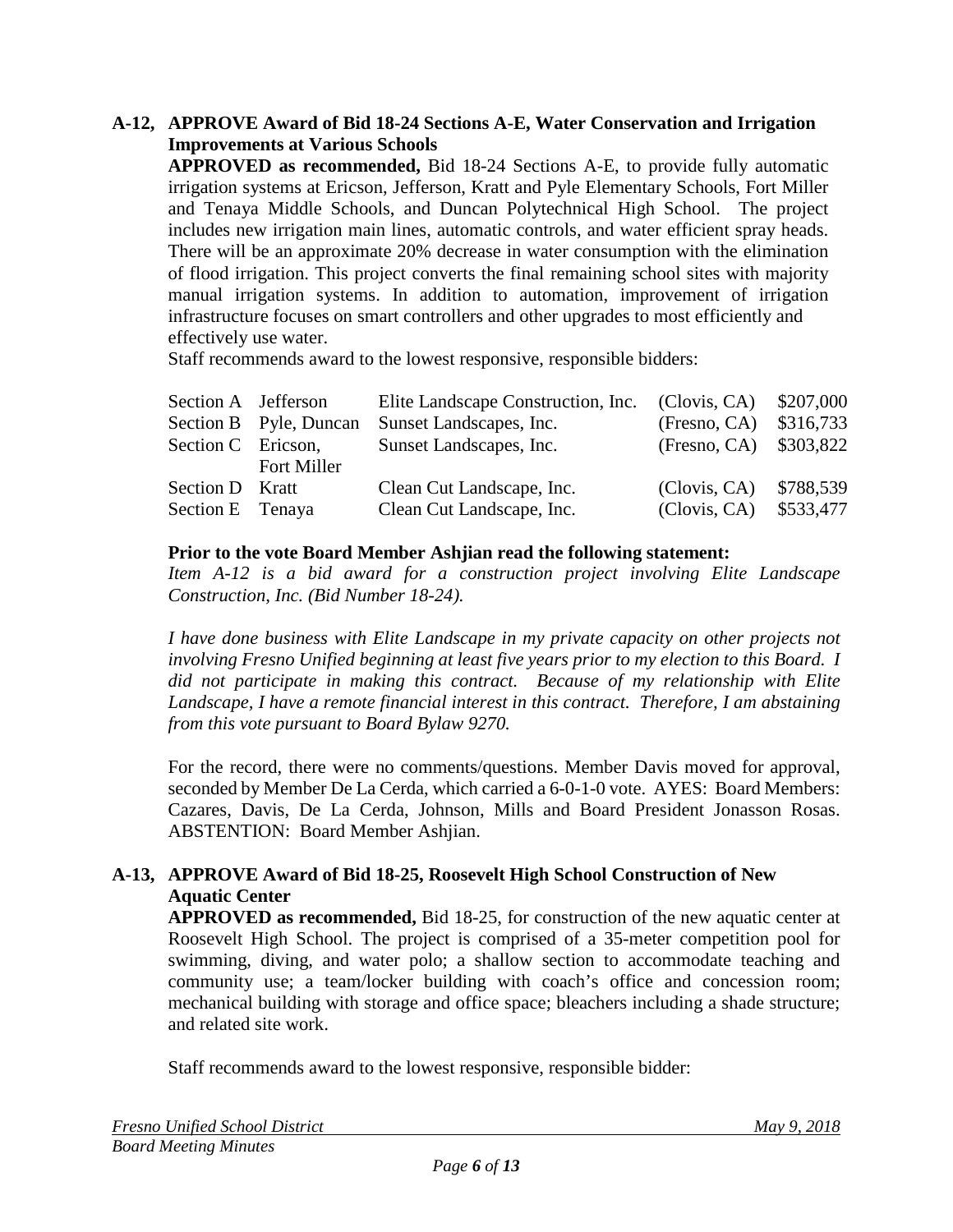### Mark Wilson Construction, Inc. (Fresno, California) \$6,005,832

### **Prior to the vote Board Member Ashjian read the following statement:**

*Item A-13 is a bid award to Mark Wilson Construction, Inc. for a construction project (Bid Number 18-25).*

*I have done business with Mark Wilson Construction in my private capacity on other projects not involving Fresno Unified beginning at least five years prior to my election to this Board. I did not participate in making this contract. Because of my relationship with Mark Wilson Construction, I have a remote financial interest in this contract. Therefore, I am abstaining from this vote pursuant to Board Bylaw 9270.*

For the record, there were no comments/questions. Member Davis moved for approval, seconded by Member De La Cerda, which carried a 6-0-1-0 vote. AYES: Board Members: Cazares, Davis, De La Cerda, Johnson, Mills and Board President Jonasson Rosas. ABSTENTION: Board Member Ashjian.

### **A-14, APPROVE Award of Bid 18-31, Storey and Viking Elementary Schools, and Tioga Middle School, Boilers and Chiller Replacement**

**APPROVED as recommended,** Bid 18-31, to replace the boilers at Storey Elementary School and Tioga Middle School, and the chiller at Viking Elementary School. The equipment requires replacement due to condition, age, and lack of reliability, based on assessment of need. The new equipment will improve energy efficiency and comply with Air Resources Board requirements.

Staff recommends award to the lowest responsive, responsible bidder:

Lawson Mechanical Contractors (Fresno, California) \$550,818

# **END OF CONSENT AGENDA**

## **UNSCHEDULED ORAL COMMUNICATIONS**

**Jessica Mahoney** – Spoke about partnering with the city and mentioned an abandoned car next to Hidalgo Elementary, asked the district to see what they could do about removing the vehicle. Also, mentioned we need to listen to our black and brown students.

**Charlie Roberts** – Spoke about his daughter who is on home hospital. Upset with the district for promising his daughter that she would be able to promote with her  $8<sup>th</sup>$  grade class and was denied. Now, four years later she is again being denied the option to graduate with her class at Roosevelt.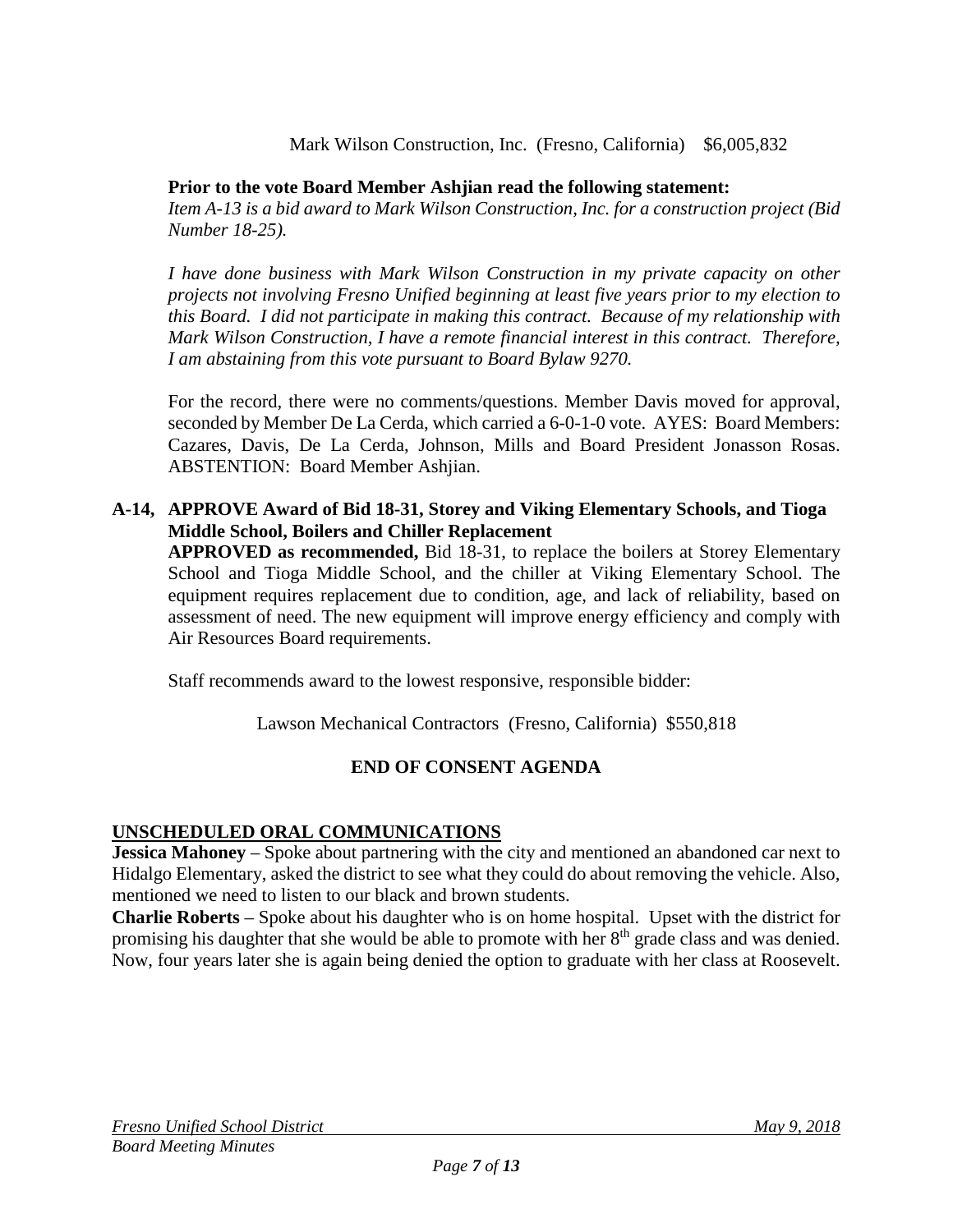## **B. CONFERENCE/DISCUSSION AGENDA**

#### **Agenda Item B-15, Present and Discuss the 2018/19 Strategic Budget Development**

The 2018/19 Governor's Proposed Budget was released on January 10, 2018. The Board of Education has discussed the Governor's proposal and the potential impacts on Fresno Unified, as well as the strategic budget development process, at the following Board of Education meetings:

- January 24, 2018 March 21, 2018
- February 7, 2018 April 11, 2018
- February 21, 2018 April 25, 2018
- March 7, 2018
- 
- 
- 

On May 9, 2018, staff and the Board continued budget development discussions.

Presentation by CFO/Chief Financial Officer Ruth Quinto and staff

An opportunity was provided to hear questions/concerns from members of the Board and staff was available to respond.

For the record, there were comments/questions regarding how can we connect our students to real trades in our district like lock smiths and HVAC technicians, how can we partner within our district for maintenance needs with training at Duncan, will our maintenance vehicles have GPS on them, quality issues with trucks and getting ahead of the issue, committee on safety recommendations and a possible budget request, police officer at Wawona Elementary instead of a sheriff, police department contract and filling vacancies with priority, the percent of African American Students who are not at grade level, the dramatic drop from 3<sup>rd</sup> grade to 5<sup>th</sup> grade on SBAC standards, ELA scores seem to rise in high schools so have we reached out to our teachers to see how that is occurring, Resource Counselor Assistants and the schools they will be serving, the college mentoring program ask of \$20,000 and the summer literacy program of \$30,000 does not seem enough, will the assessment of district office space be just downtown or all non-school sites, safety assistants and quadrants, Restricted Routine Maintenance and the percent of investment, the six positions that fall into that percent of investment, a request for a current list of differed maintenance and routine maintenance with the estimated costs, Doctors Academy and the number of students, the possibility of working with others hospitals, how was the request for Academic Advisors evaluated, what is the iReady program, explanation of the curriculum and model from Oakland and its success, not sure a Principal on Special Assignment is needed maybe a Vice Principal, need to spend money to fix the problem, a need for the culture to change and Bias training, need to set high expectations for students, how we project ourselves and how do students see us, what type of professional learning will be taught, suspensions and academic tutoring what is the plan for these students, African American students who do attend school and have no suspensions compared to African American students who get suspended and have attendance issues, Socio Economic factors being a variable in student achievement, Fresno Unified School District as being a leader in change, Campus Safety Assistant at Wolters, Yokomi and visiting Community Regional Medical Center, the number of tutors, and the addition of a Supervisor for Auto/Equipment Repair Shop and the phasing out of outside contracts. CFO/Deputy Superintendent Quinto, Chief of Operations Temple, Executive Director Duke, Executive Director McCulley, Executive Officer Fowler were able to provide clarification. No action was required on this item.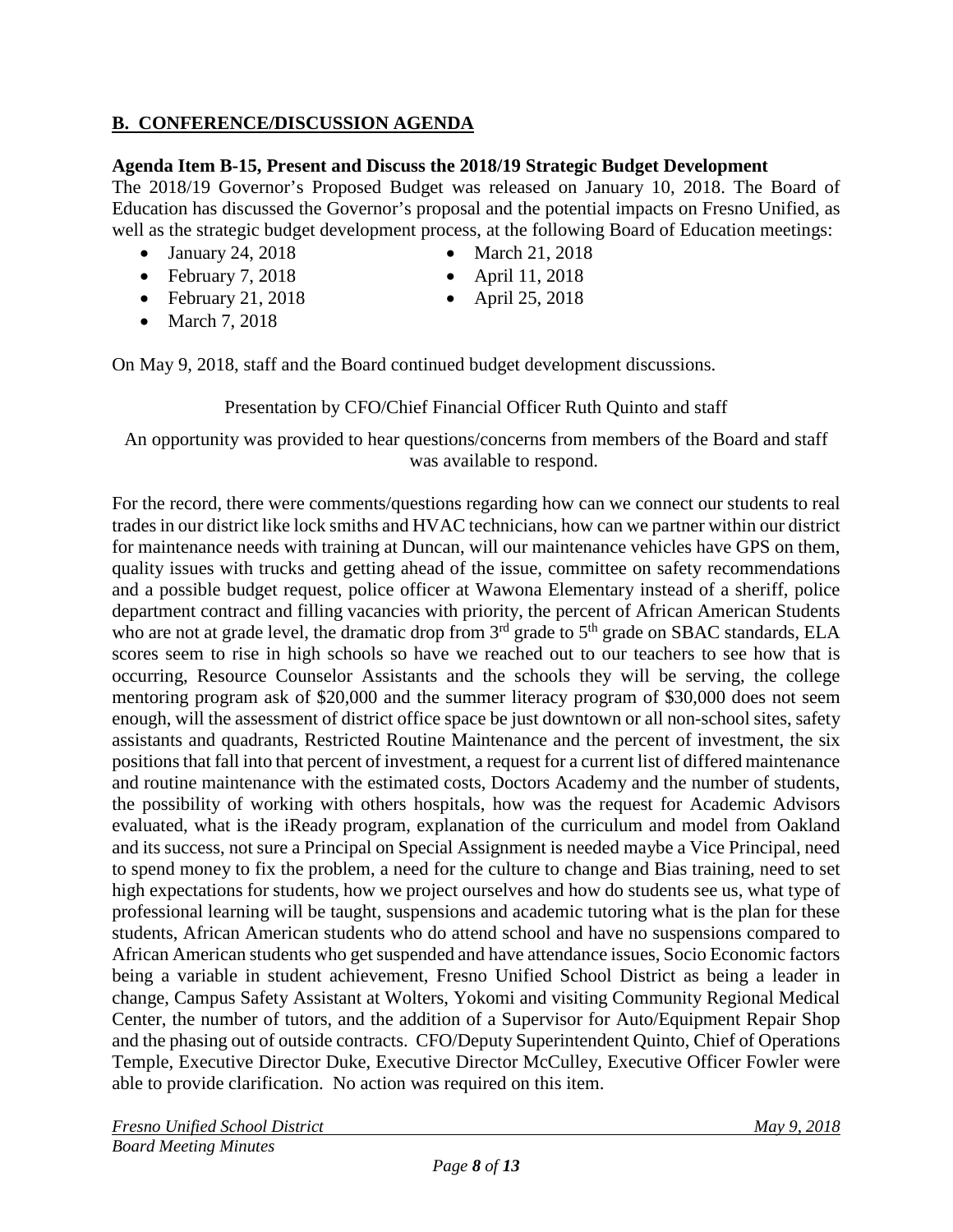### **In addition, the following individuals spoke on Agenda Item B-15:**

**Samuel Morgan** – Wanted to encourage and compel the Board to support the African American Academic Acceleration department, initiatives and the 2018/19 budget. Supports tutoring for suspended students to keep them on track.

**Kei Shabazz** – Was present to advocate for African American students and the African American Academic Acceleration Initiative as it relates to STEM.

**Pastor DJ Criner** – Spoke in support of the African American Academic Acceleration initiative. Urged the board to support the work and efforts of Wendy McCulley.

**Linda Hayes**- Spoke in support of the African American Academic Acceleration initiative. Urged the board to support the work and efforts of Wendy McCulley.

*The Board of Education took a ten-minute break at 8:18 p.m.*

#### **Agenda Item B-16, Hold a Public Hearing in the Matter of the School of Unlimited Learning Renewal Petition**

The School of Unlimited Learning (SOUL) renewal petition was delivered to the district seeking authorization to operate July 1, 2018 through June 30, 2023. SOUL currently serves approximately 177 students in grades 9-12. The school is located at 2336 Calaveras in Fresno.

President Jonasson Rosas recused herself and was not present during Agenda Item B-16.

Presentation by Instructional Superintendent Melissa Dutra and Principal Dr. Mark Wilson for School of Unlimited Learning

#### **Board Clerk Davis opened the public hearing**

There were no individuals from the public who spoke.

An opportunity was provided to hear questions/concerns from members of the Board

For the record, there were comments/questions regarding the demographics of the school, the target population, the percent of students who are eligible for free and reduced lunch, and asked Zoey what she liked best about SOUL.

#### **Board Clerk Davis closed the public hearing**

No action was required for this item.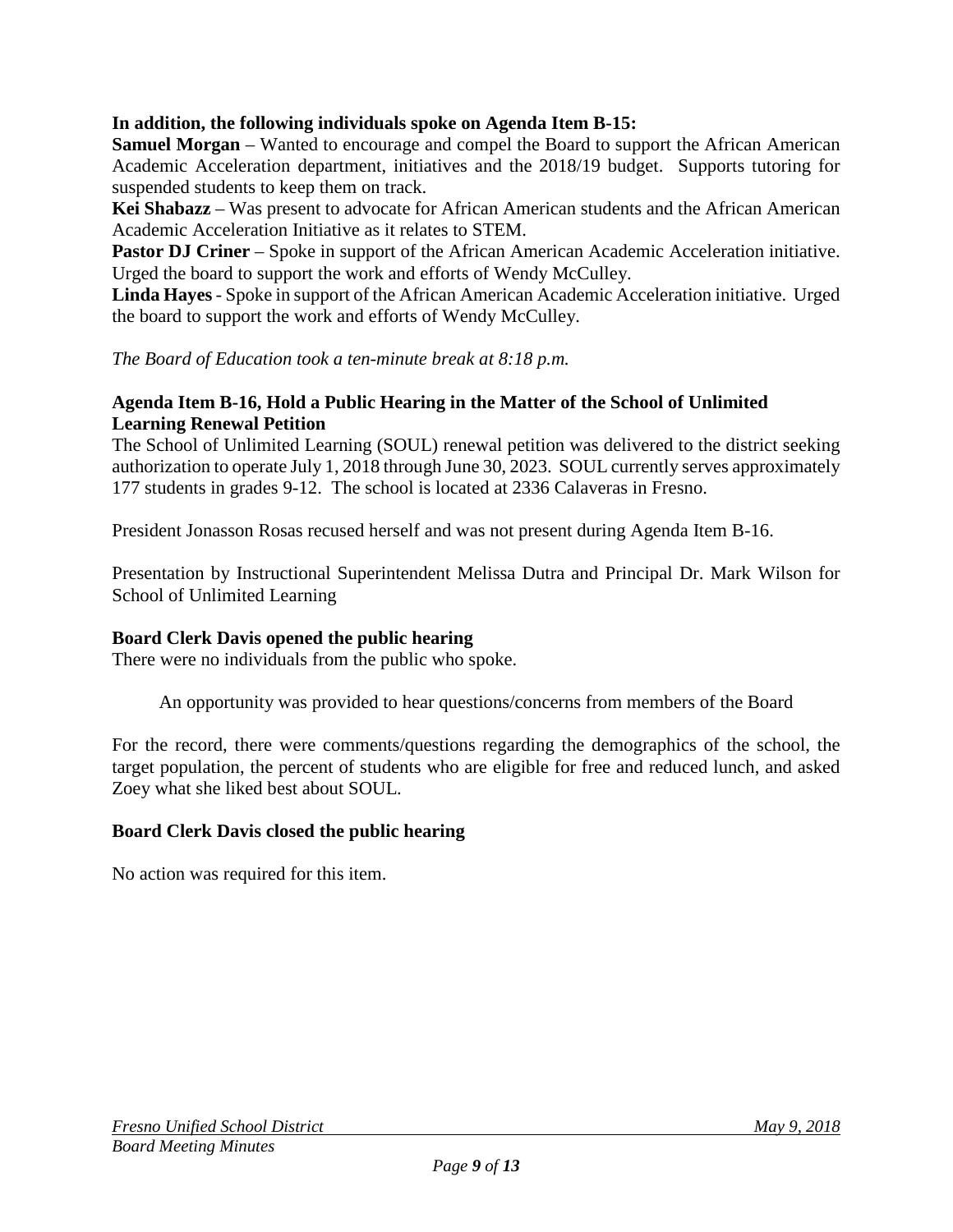#### **Agenda Item B-17, Adopt the Factual Findings Resolution and Decide in the Matter of the Kepler Neighborhood School Renewal Petition**

The Board of Education made a decision regarding the Kepler Neighborhood School Renewal.

#### Presentation by Instructional Superintendent Melissa Dutra

An opportunity was provided to hear questions/concerns from members of the Board and staff was available to respond.

#### Members of the public who spoke on Agenda Item B-17:

**Barbara Fiske** – read a statement indicating that Kepler has submitted documents when requested in a timely manner, was told repeatedly that the school was on the right track for renewal and just recently was informed that there were deficiencies. Requested that the district implement an improvement plan to address the concerns.

**Krista Tsutsui** – Stated that she disagrees with the comment that the school has demonstrated an unlikeliness to successfully implement the programs set forth. Kepler has made several necessary changes such as staff, organization changes and professional development.

**Timothy Yeager** – Spoke about the findings that the petition failed to provide comprehensive descriptions of the schools 15 elements. Asked the board to support the petition on the condition the school meets the measurable goals outlined in element A of the petition.

**Nathan Carson** – Disputed the claim that the districts findings showed Kepler failed to perform at least equal to the academic performance of the public schools its students would otherwise have been required to attend.

**Marilyn Tenty** – Spoke about alleged lcomments made by Debra Odom at a Kepler board meeting stating they were told if Fresno Unified School District had concerns regarding Kepler's academic performance that they would put in place a performance improvement plan. Was shocked to see the findings and discouraged that commitments from the Charter Office were not upheld.

**Dr. Margaret Ameel** – Spoke in support of renewing the Kepler petition stating significant changes in staff and professional learning have been made and there has been tremendous progress in the last several months. Requested technical assistance in the form of a MOU or measurable improvement plan.

**Coreen Campos** – Presented an e-mail to the board that directly addressed the findings.

**Christine Montanez** – Spoke in support of renewing the Kepler petition. Significant changes have been made and if given the opportunity would increase student achievement. Requested that the board approve an MOU for at least two to three years in order for Kepler's changes to come to full fruition.

**Matthew Jacobs** – Shared son's experience of being enrolled at Kepler. Previously struggled academically and is now reaching expected standards for his grade level. Requested that the board approve the Kepler charter.

For the record, there were comments/questions regarding staff being present at the September Kepler board meeting indicating the district would be issuing a renewal with a MOU, clarity on how many years the district can renew a charter, options to renew with set benchmarks, comparison with other charters that were granted MOU's, discussion on comparative schools, Fresno Unified being obligated to assist with technology, taking into consideration improvements in staff changes,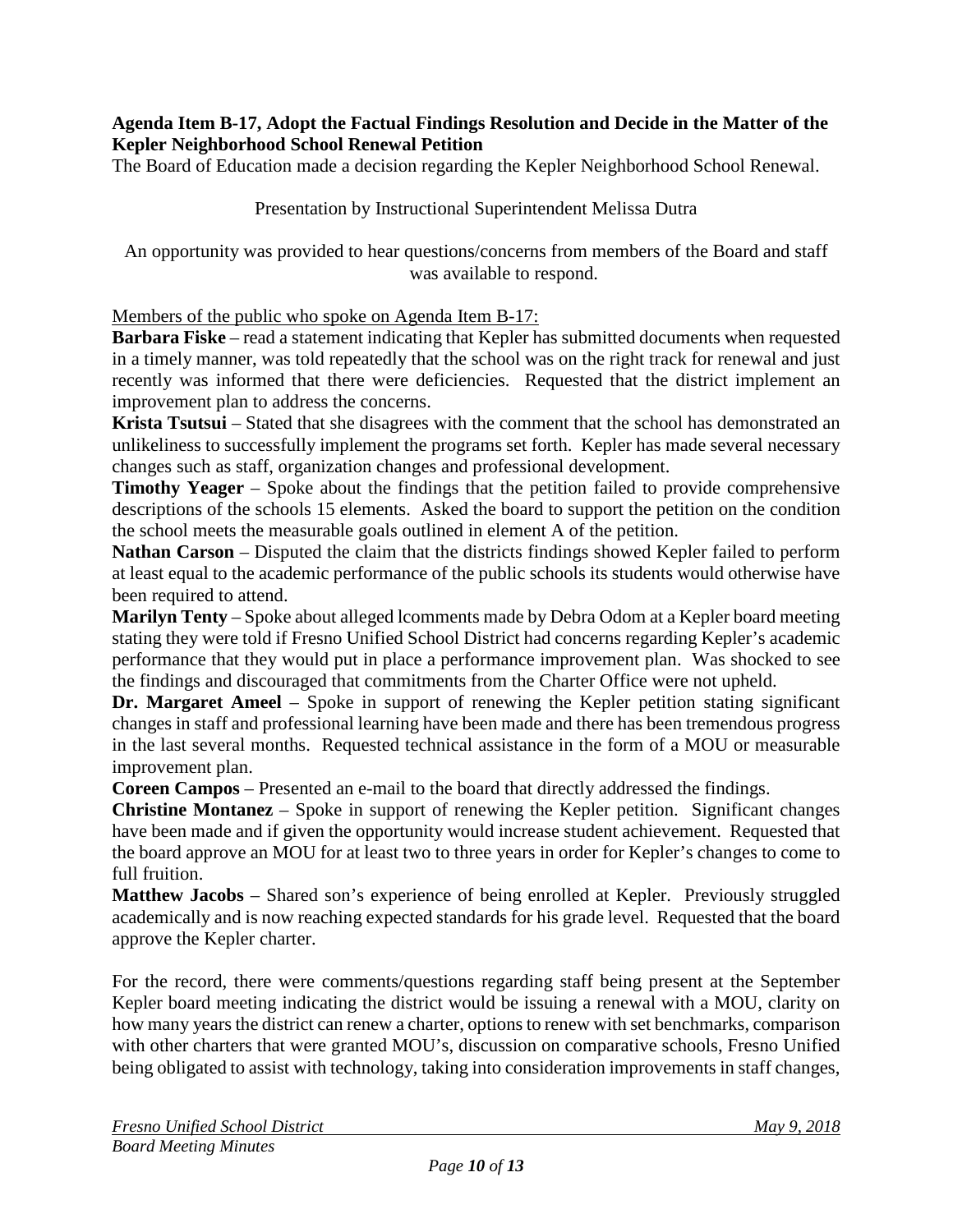number of  $7<sup>th</sup>$  and  $8<sup>th</sup>$  graders at Kepler and the number of students that tested, comparison with Baird, the timing in receiving the fact finding report, have we ever made a work plan for a charter school, did the CCSA reach out to help them, what is their current leadership plan, how long have the current vacancy's been vacant, the number of teachers on staff, different strategies such as longer days, boards having to make tough decisions, Kepler's own data showing that students are not prepared after they leave Kepler, the requirement to follow Education Code, commended and appreciated parents and staff advocating for your choice school, focusing on the charter petition when making the decision, and concerns with Kepler's outreach to increasing enrollment with our most disadvantaged students. Instructional Superintendent Melissa Dutra and Legal Counsel Susan Hatmaker were able to provide clarification. On a motion by Member De La Cerda, seconded by Member Davis, the request to renew the charter petition for the School of Unlimited Learning was denied by the following vote 5-2-0-0 as follows: AYES: Board Members: Cazares, Davis, De La Cerda, Johnson, and Board President Jonasson Rosas. NOES: Board Member Ashjian and Board Member Mills.

# **Agenda Item B-18, Discuss and Approve Naming of Southeast Elementary School**

Provided to the Board was a list of names for the Board's consideration for the district's new Southeast Elementary school. Through a public survey, the district received over a 100 potential names which was provided to the Board on April 11. From that list, the Board was asked to review and select those names it would like to have researched, validated and authorize.

## Presentation by Administrative Analyst Amy Idsvoog

Members of the public who spoke on Agenda Item B-18:

**Larry Salinas** – Spoke on behalf of CSU President Dr. Castro. Submitted for recommendation the name of Juan Felipe Herrera sharing his many accolades also noting that Dr. Herrera was a local product of a public school from Fowler, CA.

**Venancio Gaona** - a representative from the Latino Education Issues Round Table – shared their proposal of the name Juan Felipe Herrera. Sharing his grassroots heritage with the valley and many achievements in art, poetry, music and education.

**John Leal** – Spoke on behalf of several groups: Latino Education Issues Round Table, AMAE, Fresno Latino Rotary Club, Education Leadership Foundation, La Raza Faulty Association CSUF, Latino Faulty and Staff Association FCC, etc. requested to submit their recommendation of Juan Felipe Herrera for the new Southeast school.

**Crystal Cabrera** – Spoke on behalf of La Raza Lawyers Association. Submitted the name of the late Judge Armando Rodriguez for the name of the new Southeast school. Shared a few of the many reasons why he should be considered. He was from Fresno, first Latino Judge and a good role model.

**Rebeca Flores** – spoke in support of naming the new school after Juan Felipe Herrera. Shared her experience in being mentored by Juan Felipe Herrera and how it changed her life.

An opportunity was provided to hear questions/concerns from members of the Board and staff was available to respond.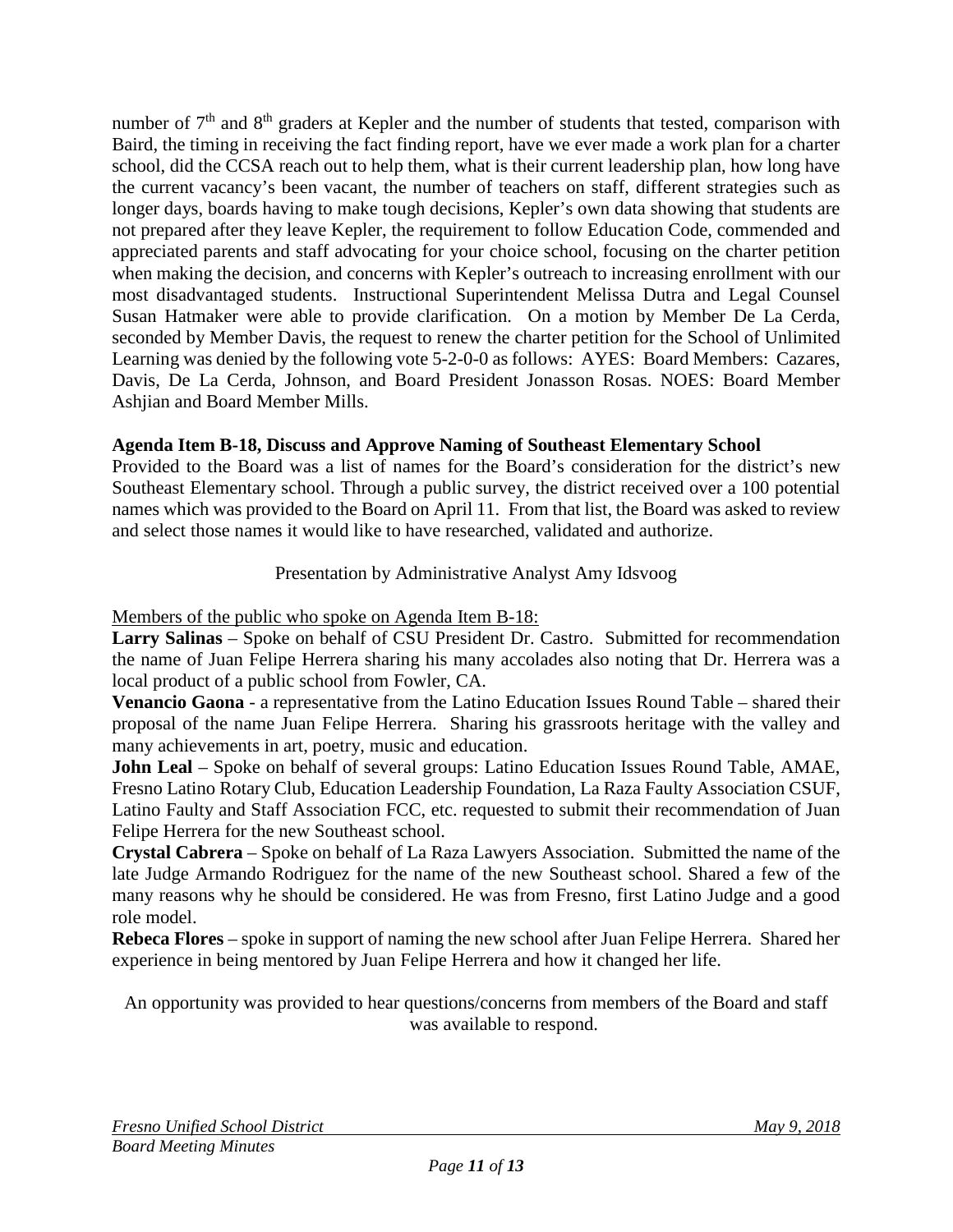For the record, there were comments/questions regarding the many accolades of Juan Felipe Herrera, the district being heavily populated by Hispanics, exciting and proud for the Hispanic community to be able to say we have a school named after such prominent person, the contributions of Judge Armando Rodriguez, born and raised in the Fresno area and went to our schools, and stayed in this community, one of the founders of Arte de Americas, the mention of Juan Felipe Herrera not growing up in Fresno and not going through our schools, Mr. Herrera's ties to the Fresno Community are not deep, a difficult decision with many deserving individuals, the Fresno community does not lack inspiration from its community, when making a decision looking to someone or individuals who are doing and inspiring for our children, making a direct impact, and mention of Francine and Murray Farber and their dedication to the community. Member Cazares moved for the name of the Southeast Elementary school to be Juan Felipe Herrera, seconded by Member Ashjian, which carried a 4-3-0-0 vote. AYES: Board Members: Ashjian, Cazares, De La Cerda, and Johnson. NOES: Board Member Davis, Mills, and Board President Jonasson Rosas.

Member De La Cerda moved to extend the meeting until 11:00 p.m., seconded by Member Ashjian, which carried a 7-0-0-0 vote. AYES: Board Members: Ashjian, Cazares, Davis, De La Cerda, Johnson, Mills and Board President Jonasson Rosas.

### **Agenda Item B-19, DISCUSS the April 2018 GO Public Schools Fresno Choosing Our Future Report and ACCEPT the Recommendations**

The Board was in receipt of the April 2018 GO Public Schools Fresno Choosing Our Future Report. Go Public Schools Fresno is requested the Board to consider accepting the recommendations included in the report.

The Choosing Our Future Report was first written in 2005 to help provide guidance to the district during leadership transition. Many improvements have been made in finances, operations and student outcomes at Fresno Unified since the initial report. GO Public Schools Fresno engaged more than 700 parents, teachers, principals and community members in the creation of the next iteration of Choosing Our Future (2018) to set a bold vision for our schools, to provide robust and transparent accountability, and to create policy recommendations that help move the district toward this vision, including:

- Redefining what success looks like in the 21st century and commit to every child graduating prepared to succeed.
- Empowering students and educators with individualized data to ensure every child is making adequate annual progress toward graduating prepared to succeed.
- Creating an innovation zone to design and support transformational school models.

## Members of the public who spoke on Agenda Item B-19:

**Tish Rice** – Deeply concerned that the district is considering the recommendations in this agenda item. Concerns that the district is set to approve resources and positions to something that is vague and has not been vetted by all stakeholders. Questioned the process and possible motives behind this possible action.